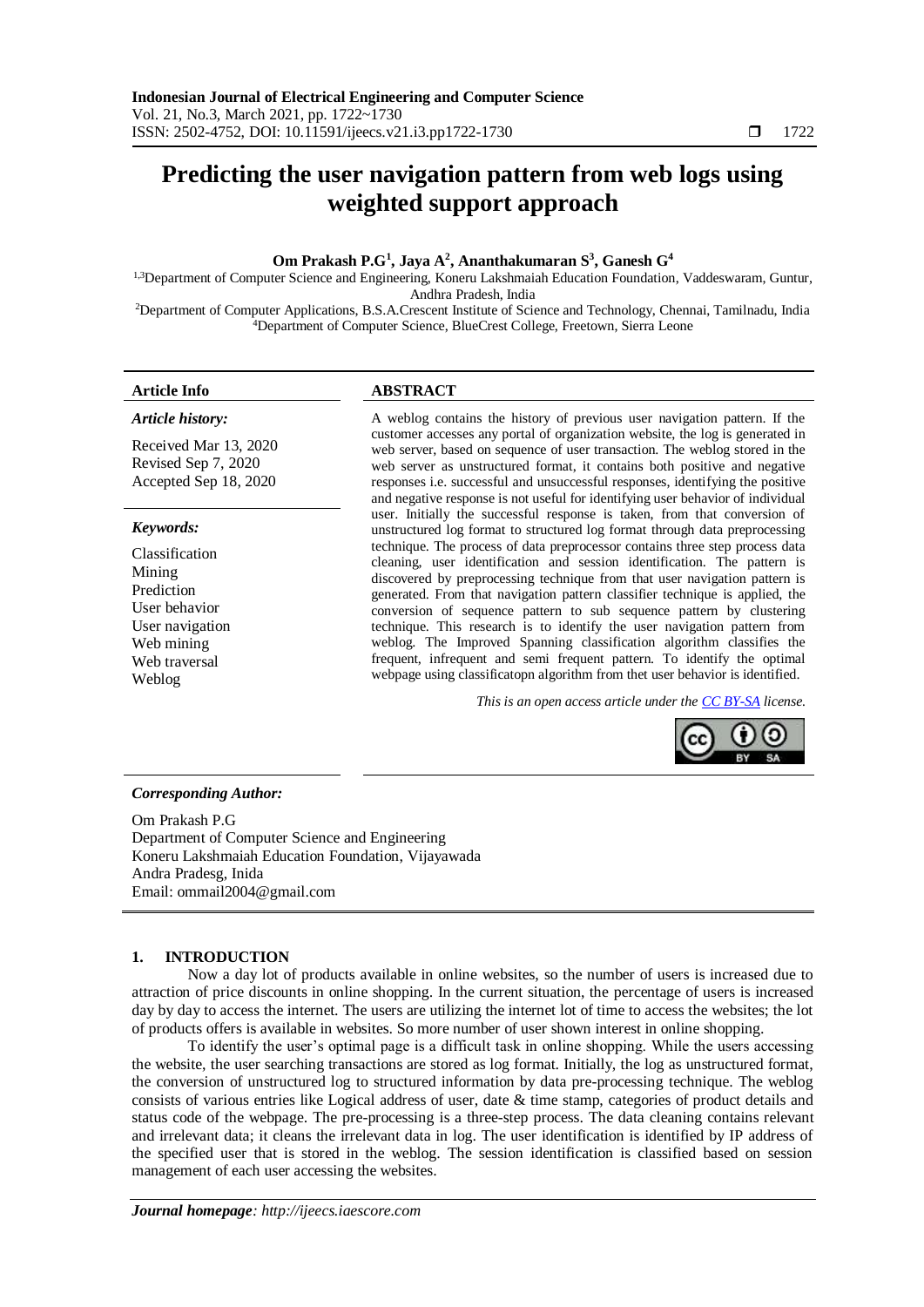Every organization identifies the user's demand, so organization will manufacture depends upon users need. If the product is currently not available to the user, the user may purchase some other product that is available in the online websites. If the product is crossed benchmark production, the sale of product to the customer is a biggest challenge, so the organization identifies the need the demand of the user. The calculation of identify the demand is different for each product. So the organization has to concentrate the need of the users demand. With the help of weblog the demand of each of the individual user needs are monitored.

The process of identifying user needs and user interest is a difficult task. With the help of weblog the user needs and interest of every user can identify by user navigation pattern. The user navigation path pattern can be analyzed by history of pattern that is taken from weblog. Using pattern discovery is the process of convert sequence in to sub sequence of similar pattern. By using forward path and backward path technique subsequence pattern can be generated. Then the sub sequence pattern is grouped to form a cluster, that will helpful to identify the number of user needs. The user interest is a biggest task of every organization. By using improved span classification algorithm the user interest will classified.

The paper is organized as follows, Section 2 is deals review of literature, Section 3 deals with problem definitions, Section 4 describes framework for user navigation system, and Section 5 gives the results & discussion. Finally Section 6 concludes the paper.

# **2. LITERATURE SURVEY**

WUM is a mining technique that is to identify the user pattern from that navigational behaviour is analysed that was stored in weblog. Wangshu *et al.* [1] showed that preprocessing has two stages, first it eliminates unwanted and similar datasets and then it removes irrelevant features of ranking. Xin *et al.* [2] showed that (OSN) classified in to extroversive and introversivebehavior. First, it identifies how users communicate with online friends then it gathering social information in the following websites.

Guoshuai *et al*. [3] showed that prediction service is based on rating. Ruili *et al.* [4] suggested that user behaviour pattern, it analyzesth of actual usage and anticipated usage. The actual usage is get transaction database based on sessions. The anticipated usage has to get the session from the count of user path is identified. Surbhi *et al.* [5] showed that back navigation approach utilizes forward path and backward path to identify frequent pattern, semi frequent pattern and infrequent pattern. Zliobaite *et al* [6] identified the prediction accuracy by adaptive pre-processing algorithm. Om Prakash *et al.* [7] suggested user pattern is classified by navigation behaviour. User behavior can be analyzed based on the count of similar data. If the count of user is above the benchmark level then the user can be considered as interested user (IU), if it is below the level then it is not interested user (NIU) from that user behavior is analyzed.

Dr. A. R. Patel *et al*. [8] identified initially weblog initially contains raw log, so conversion of raw data to processed information by using pre-processing technique, the data pre-processing has the following process of cleaning the data then identify the user based on ip address and by using session. Hong Cheng *et al*. [9] showed that the traversal pattern, it contains sequence of pattern. To convert the sequence of pattern in to sub sequence pattern based on navigation pattern modeling. The classification algorithm has there sequences of pattern generation, it has frequent, semi-frequent and in-frequent. Kerana *et al*. [10] identified that, the traversal pattern utilizes database transaction, the sequence of similar and dissimilar transactions are converted into sub sequence by reducing number of similar transactions to form clusters, through the clustering technique it classifies frequent, semi frequent and in frequent item data sets, from that user buying behavior is identified.

Mobasher *et al*. [11] identified the personalize of each user. The unprocessed weblogs are converted into processed log by using data pre-processing. After pre-processing the sequence of pattern is generated by using traversal pattern, it uses forward path the sequence of path is breakdown the sequence in to sub sequence path. The clustering algorithm reduces the number of similar path grouped to form a cluster. The classification classifies the user interested pattern and user not interested pattern. Rajesh *et al*. [12] showed the three main classification models are random forest, SVM and K-neighbors classifiers, by using single classifier the prediction accuracy is 30%, while using all the three classifier the prediction accuracy is increased up to 51%. Vinothkanna *et al*. [13] suggested to analysis the future detection RBFN classifier is used for effective classification, RBFN is a good classification and its recognition rate is nearly 99.2%.

Kousar Nikhath*et al*. [14] discussed text clustering approach along with distance-based approach model helps in optimizing the text documents. Babu *et al*. [15] suggested rapid miner tool is a data mining technique; it helps to cluster the information to get high profit and less risk to customers, that yields profit to the customers. Gummadi *et al*. [16] proposed the algorithm to improve the performance of the system using clustering technique. The clustering technique algorithm uses the LEACH, CLAEER and mean shifted algorithm to improve the accuracy of energy efficient routing in vehicle tracking using wireless sensor networks. Karthikeyan *et al*. [17] suggested neighbor based cluster location aware routing (NCLAR) helps to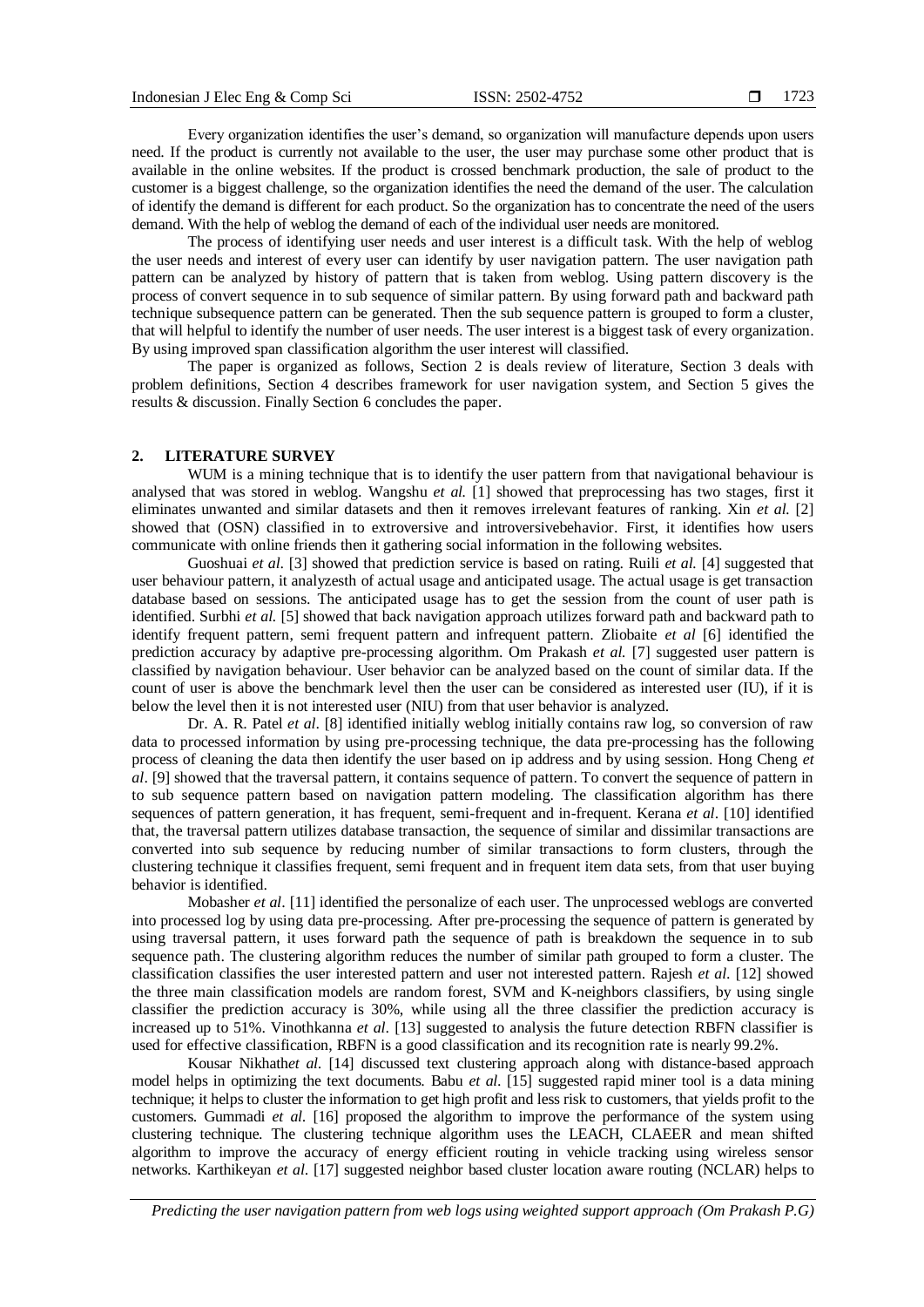achieve more packet delivery rate with high location accuracy. Initially cluster region has greater signal strength with less signal delay, then routing table is constructed is formed with less signal delay value and more signal strength. In second phase, neighbor node routing table is constructed and updated with addition of more fields.

Bommadevara *et al*. [18] identified K-means algorithm is suitable for predicting the route cause for getting the Heart disease. Heart disease prediction is used to determine the root cause of getting heart attack and the probability of getting a heart attack. Akhila *et al*. [19] Suggested frequent pattern mining and cluster analysis, measure and analysis of energy utilization of human activity, to predict human health through smart devices. Angel Prathyusha *et al*. [20] utilized Hybrid soft decision model is a classification techniques, the classifier predict the farmer growth in agriculture development. It helps to cultivate the best suitable crops rather than unsuitable crops, by using this technique it attained 92% of accuracy. Anjali Devi *et al*. [21] utilizes apriori algorithm, it utilizes previous academic information from that to predict the placement of the current student. Arshad *et al*. [22] proposed the machine learning based attack detection model is best than the traditional statistical based learning model and rule based learning models in terms of time, detection rate are concerned. Arvind Selwal *et al*. [23] suggested Machine Learning Model, it classify seven to eleven features, by this model it predict thyroid nearly 99.8%. Chanintorn *et al*. [24] utilized regression model, it will forcast the with optimal solutions. Wahab *et al*. [25] analysed prediction of energy consumption of two laboratories by using artificial neural network algorithm.

Research GAP:

- a) There exists a difficulty in capturing the individual user behaviour.
- b) Visitors face difficult to find the relevant web pages that leads to wastage of time.
- c) Need to reduce the mining time while capturing the user behavior from weblogs.
- d) There is a lack of prediction accuracy to analyze user behavior.
- e) User behavior is difficult to analyze the unstructured data.

#### **3. PROPOSED FRAMEWORK FOR USER NAVIGATION SYSTEM**

Figure 1 shows the framework for user navigation system, to identify the user behavior, the following techniques are applied, it consistes of preprocessor, navigation pattern modeling and classification technique. The role of preprocessor converts the raw log to processed information. The Navigation pattern modeling converts the above sequence to subsequences. The classification algorithm classifies the above sequence into frequent sequence and infrequent sequence.



Figure 1. Framework for user navigation system

#### **3.1. Weblogs**

Whenever the user accesses the web site, the log is recorded in the form of IP address, categories, date & time, bytes transmission and status code of each webpage. The log consists of following user attributes

- a) IP address
- b) Date and time
- c) Request method
- d) URL of the page
- e) Categories
- f) Bytes transmission
- g) Status code

Figure 2 shows the structure of weblog, the log consists of Ip address, date and time, request method, URL of page, number of bytes transmission and status code for the webpage.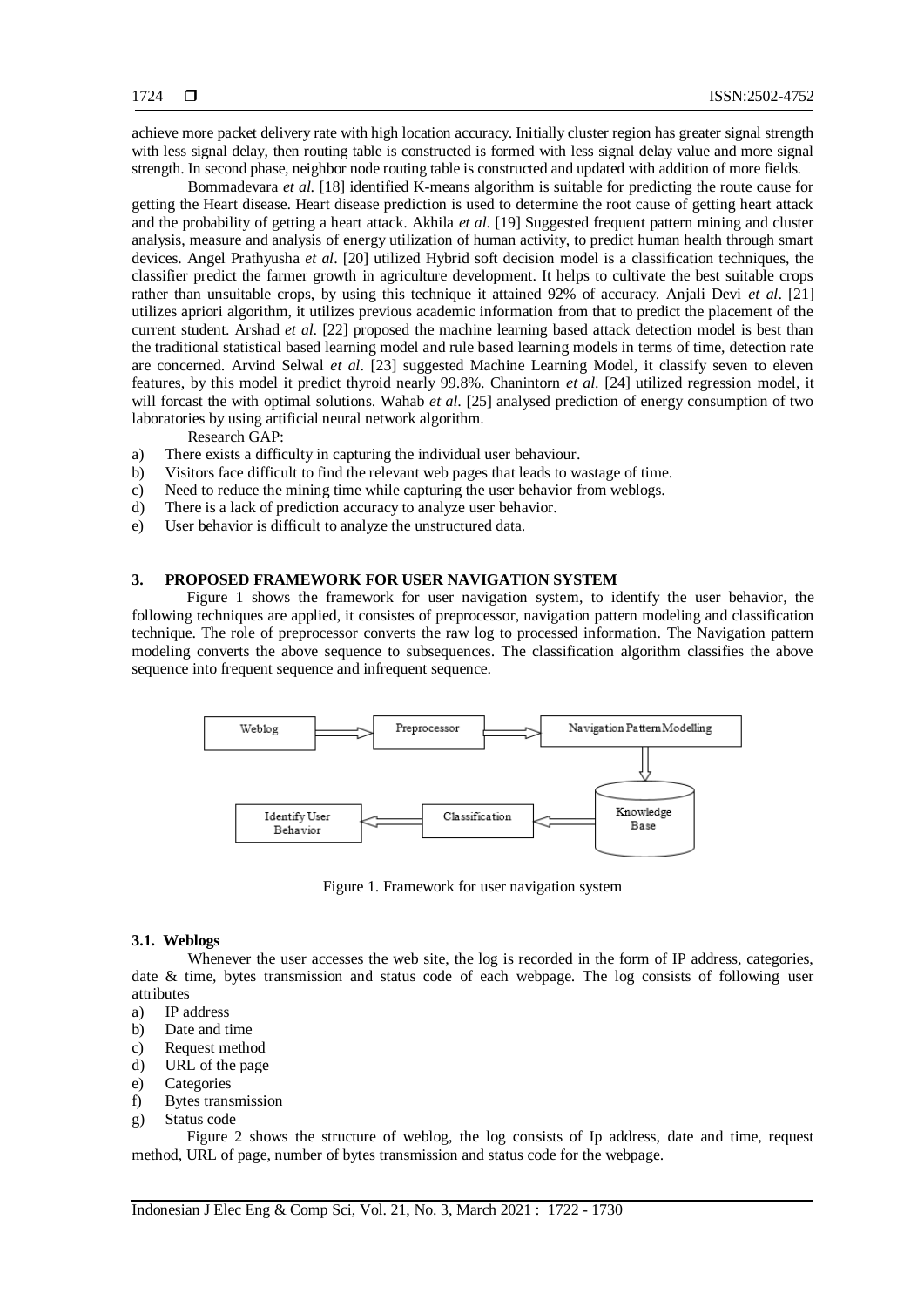1725

| <b>FAR EXP FOREST TERM FROM</b><br>172 16 1.7 - - [24/Oct/1994:13:41:41-0600] "GET index.html HTTP/1.0" 200 150172.16.1.7 - - [24/Oct/1994:13:41:41-0600] "GET 1.gif HTTP/1.0" 200 1 4                                                                                                                                                                                                                                                                                                                                                                                                                                                                                                                                                                                                                                                                                                                                                                                                                                                                                                                                                                                                                                                                                                                                                                                                                                                                                                                                                                                                                                                                                                                                                                                                                                                                                                                                                                                                                                                                                                                                                                                                                                                                                                                                                                                                                                                                                                                                                                                                                                                                                                                                                                                                                                                                                                                                                                                                                                                                                                                                                                                                                                                                                                                                                                                                                                                                                                                                                                                                                                                                                                                                                                                                                                                                                                                                                                                                                                                                                                                                                              |  |
|-----------------------------------------------------------------------------------------------------------------------------------------------------------------------------------------------------------------------------------------------------------------------------------------------------------------------------------------------------------------------------------------------------------------------------------------------------------------------------------------------------------------------------------------------------------------------------------------------------------------------------------------------------------------------------------------------------------------------------------------------------------------------------------------------------------------------------------------------------------------------------------------------------------------------------------------------------------------------------------------------------------------------------------------------------------------------------------------------------------------------------------------------------------------------------------------------------------------------------------------------------------------------------------------------------------------------------------------------------------------------------------------------------------------------------------------------------------------------------------------------------------------------------------------------------------------------------------------------------------------------------------------------------------------------------------------------------------------------------------------------------------------------------------------------------------------------------------------------------------------------------------------------------------------------------------------------------------------------------------------------------------------------------------------------------------------------------------------------------------------------------------------------------------------------------------------------------------------------------------------------------------------------------------------------------------------------------------------------------------------------------------------------------------------------------------------------------------------------------------------------------------------------------------------------------------------------------------------------------------------------------------------------------------------------------------------------------------------------------------------------------------------------------------------------------------------------------------------------------------------------------------------------------------------------------------------------------------------------------------------------------------------------------------------------------------------------------------------------------------------------------------------------------------------------------------------------------------------------------------------------------------------------------------------------------------------------------------------------------------------------------------------------------------------------------------------------------------------------------------------------------------------------------------------------------------------------------------------------------------------------------------------------------------------------------------------------------------------------------------------------------------------------------------------------------------------------------------------------------------------------------------------------------------------------------------------------------------------------------------------------------------------------------------------------------------------------------------------------------------------------------------------------------|--|
|                                                                                                                                                                                                                                                                                                                                                                                                                                                                                                                                                                                                                                                                                                                                                                                                                                                                                                                                                                                                                                                                                                                                                                                                                                                                                                                                                                                                                                                                                                                                                                                                                                                                                                                                                                                                                                                                                                                                                                                                                                                                                                                                                                                                                                                                                                                                                                                                                                                                                                                                                                                                                                                                                                                                                                                                                                                                                                                                                                                                                                                                                                                                                                                                                                                                                                                                                                                                                                                                                                                                                                                                                                                                                                                                                                                                                                                                                                                                                                                                                                                                                                                                                     |  |
| 600] "GET 5.html HTTP/1.0" 200 2065172.16.1.7 - - 124/Qet/1994:13:48:11-0600] "GET 6.html HTTP/1.0" 200 1124172.16.1.7 - - 124/Qet/1994:13:48:23<br>2.16.1.7 - - {24/0ct/1994:13:55:03 -0600} "GET 11.html HTTP/1.0" 200 1213172.16.1.7 - - {24/0ct/1994:13:55:04 -0600] "GET 11.html HTTP/1.0" 200 12<br>1:11-0600 "GET 17.html HTTP/L0" 200 881172.16.1.7 - - [24/Oct/1994:14:01:24-0600] "GET 18.html HTTP/L0" 200 709172.16.1.7 - - [24/Oct/1994:1-<br>TTP/L0" 200 26694172.16.1.7 - - [24/Oct/1994:14:10:01 -0600] "GET 27.gif HTTP/L0" 200 871172.16.1.7 - - [24/Oct/1994:14:10:28 -0600] "GET 28.htm<br>14:14:23-0600] "GET 35.xbm HTTP/1.0" 200 6258172.16.1.7 - - [24/Oct/1994:14:15:54-0600] "GET index.html HTTP/1.0" 200 3185172.16.1.7 - - [24/O<br>"GET index.html HTTP/1.0" 200 3100172.16.1.7 - - {24/Oct/1994:14:21:15-0600] "GET 36.html HTTP/1.0" 200 894172.16.1.7 - - {24/Oct/1994:14:21:21<br>.16.1.7 - - [24/Oct/1994:14:29:35 -0600] "GET index.html HTTP/1.0" 200 3185172.16.1.7 - - [24/Oct/1994:14:29:50 -0600] "GET index.html HTTP/1.0" 20<br>1/1994;14:39:36-0600] "GET index.html HTTP/1.0" 404-172.16.1.7 - - [24/Oct/1994:14:40:00-0600] "GET index.html HTTP/1.0" 302-172.16.1.7 - - [24/<br>mil HTTP/1.0" 200 35036172.16.1.7 - - [24/Oct/1994:15:00:44-0600] "GET 5.html HTTP/1.0" 200 2065172.16.1.7 - - [24/Oct/1994:15:01:13-0600] "GE'<br>15:03:14 -0600] "GET index.html HTTP/1.0" 200 3100172.16.1.7 - - {24/0ct/1994:15:03:23 -0600] "GET 43.html HTTP/1.0" 200 708172.16.1.7 - - [24/0c<br>0] "GET 44.html HTTP/1.0" 200 674172.16.1.7 - - [24/Oct/1994:15:09:16 -0600] "GET 46.html HTTP/1.0" 200 2534172.16.1.19 - - [24/Oct/1994:15:09:34<br>.16.1.7 - - [24/0ct/1994:15:11:37-0600] "GET 51.gif HTTP/1.0" 200 5170172.16.1.7 - - [24/0ct/1994:15:11:38-0600] "GET 52.gif HTTP/1.0" 200 56051"<br>sif HTTP/1.0" 200 2968172.16.1.7 - - [24/Oct/1994:15:11:45 -0600] "GET 65.gif HTTP/1.0" 200 5864172.16.1.7 - - [24/Oct/1994:15:11:46 -0600] "GET (<br>/1994/15:12:07-0600] "GET 78.egb HTTP:1.0" 200 70013172.16.1.7 - - [24/Oct/1994/15:12/18-0600] "GET 79.egb HTTP/1.0" 200 67531172.16.1.7 - - [2<br>.rgb HTTP/1.0" 200 63861172.16.1.19 - - {24/Oct/1994:15:14:25 -0600] "GET 4.gif HTTP/1.0" 200 441172.16.1.7 - - [24/Oct/1994:15:14:36 -0600] "GET<br>.1.7 - - [24/Oct/1994;15:21:33-O600] "GET 3.gif HTTP/1.0" 200.36403172.16.1.7 - - [24/Oct/1994;15:21:35-O600] "GET 4.gif HTTP/1.0" 200.441172.16.<br>93.gif HTTP/1.0" 200 2032172.16.1.7 - - [24/Oct/1994:15:25:13 -0600] "GET index.html HTTP/1.0" 200 1161172.16.1.7 - - [24/Oct/1994:15:25:14 -0600]<br>-- [24/Oct/1994:15:27:17-0600] "GET index.html HTTP/1.0" 200 3100172.16.1.7 -- [24/Oct/1994:15:27:22-0600] "GET index.html HTTP/1.0" 302 -172.<br>5.html HTTP/1.0" 200 2065172.16.1.7 - - [24/Oct/1994:15:29:12-0600] "GET 98.html HTTP:1.0" 200 676172.16.1.7 - - [24/Oct/1994:15:29:12-0600] "G:<br>7-- [24/Oct/1994:15:34:40-0600] "GET index.html HTTP/1.0" 200 3100172.16.1.7 - - [24/Oct/1994:15:34:49-0600] "GET 36.html HTTP/1.0" 200 82217<br>index.html HTTP/1.0" 200 3185172.16.1.7 - - [24/Oct/1994:15:37:04 -0600] "GET 2.gif HTTP/1.0" 200 2555172.16.1.7 - - [24/Oct/1994:15:37:05 -0600] *<br>-{24/Oct/1994:15:44:49-0600} "GET index.html HTTP/1.0" 200 3185172.16.1.7 - - {24/Oct/1994:15:44:30-0600] "GET 2.gif HTTP/1.0" 200 2555172.16:<br>html HTTP/1.0" 200 3185172.16.1.7 - - [24/Oct/1994:15:56:42 -0600] "GET 2 gif HTTP/1.0" 200 2555172.16.1.7 - - [24/Oct/1994:15:56:43 -0600] "GET :<br>Oct/1994:16:10:58-0600) "GET 108.html HTTP/1.0" 200 858172.16.1.7-- [24/Oct/1994:16:10:58-0600] "GET 109aif HTTP/1.0" 200 41903172.16.1.7-<br>21.ps HTTP/1.0" 200 191403172.16.1.19 - - [24/Oct/1994:16:14:45 -0600] "OET 122.html HTTP/1.0" 200 1726172.16.1.7 - - [24/Oct/1994:16:15:25 -060/<br>1.7 -- [24/0ct/1994:16:18:21-0600] "GET 132.html HTTP/1.0" 200 6409172.16.1.7 -- [24/0ct/1994:16:18:22-0600] "GET 133.gif HTTP/1.0" 200 53571<br>0600] "GET 4.gifHTTP/1.0" 200 441172.16.1.7 - - [24/Oct/1994:16:32:41-0600] "GET 142.html HTTP/1.0" 200 594172.16.1.7 - - [24/Oct/1994:16:32:49 |  |
| さらC目線 <0 単位 % 10 M<br>◎ 国人 ● 同期<br>$\rightarrow$<br><b>ETSIMI</b>                                                                                                                                                                                                                                                                                                                                                                                                                                                                                                                                                                                                                                                                                                                                                                                                                                                                                                                                                                                                                                                                                                                                                                                                                                                                                                                                                                                                                                                                                                                                                                                                                                                                                                                                                                                                                                                                                                                                                                                                                                                                                                                                                                                                                                                                                                                                                                                                                                                                                                                                                                                                                                                                                                                                                                                                                                                                                                                                                                                                                                                                                                                                                                                                                                                                                                                                                                                                                                                                                                                                                                                                                                                                                                                                                                                                                                                                                                                                                                                                                                                                                   |  |

Figure 2. Weblog structure

# **3.2. Preprocessing**

In pre-processing, it has unstructured data format of user transaction. The pre-processing contains three step processes

- a) Data cleaning
- b) User identification
- c) Session identification

### **3.2.1. Data cleaning**

These logs have been taken from the vehicle web server, the logs taken from the period of 23/Oct/2016 to 30/Oct/2016 The log file has 3568 data sets, in that each data set contains the IP address, Categories and status code. The data cleaning will take care of irrelevant information when the user was visited sited earlier. It cleans the incomplete information that is available in websites. The status code is generated whenever user transforms to another page. The status code helps to clean the irrelevant information in log. After the data cleaning process in log 1568 records are obtained.

E.g.: from Figure 2 shows "172.16.2.7- [23/Oct/2016-0600] "GET 9.gif HTTP/1.0" 200 441" the stats code 200-400 is successful webpage of the user.

#### **3.2.2. User identification**

The user is identified from cleaning process, it has Users IP address, request time, requested URL, date & time.

E.g.: Figure 2 shows the user IP address 172.16.2.7 is identified from datasets.

#### **3.2.3. Session identification**

It classifies the user based on time sessions, if the similar user visits the website two times, so two sessions must be recorded.

E.g.: Figure 2 identified the similar ip address of different time stamp from 13:41:41 to 13:45:46 & 14:05:31 to 14:08:54 is considered as two session.

### **3.3. Navigation pattern modelling**

The Table 1 has the browsing pattern of the users. Figure 3 shows the tree structure of navigation pattern modeling, from the above weblog the tree structure is generated, T1 consider as Home page, T2 as City selection, T3 as Two wheeler, T4 as LMV, T5 as Heavy Vehicle, T6 as Petrol, T7 as Diesel, T8 as TVS, T9 as Honda, T10 as Bajaj, T11 as Enfield, T12 as Maruti suzuki, T13 as Hyundai, T14 as OPEL, T15 as VAN, T16 as Saab, T17 as Bus, T18 as Manual, T19 as Automatic, T20 as Color Selection, T21 as Payment Gateway, T22 as Credit Card, T23 as Debit Card, T24 as Cash, T25 as Loan option.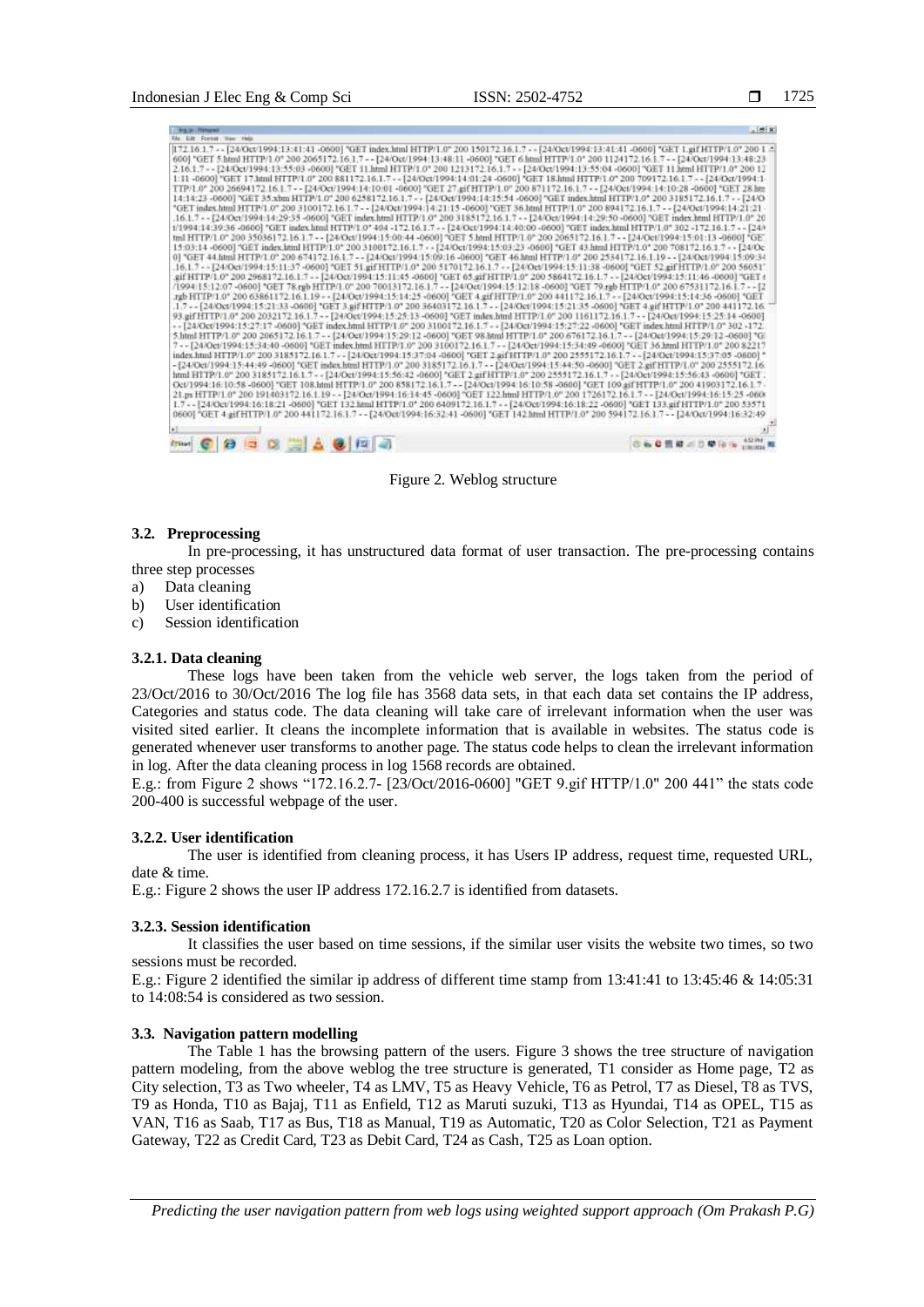

Figure 3. Tree structure of navigation pattern modelling

#### **3.4. Classification**

Using Improved Spanning algorithm, the pattern is converted in to FS, SFS and IFS. It classifies the pattern by count. The pattern count is above the threshold then it has IU, so users are interested in purchase, then user as NIU, then the user not interested in purchase. Table 2 shows the count of user pattern. Table 3 shows the buying interest of vehicle for the individual user. If the count of the pattern determines the Buying interest of the vehicle.

| Table 2. Pattern count |                                                      |       |  |  |  |  |
|------------------------|------------------------------------------------------|-------|--|--|--|--|
| Pattern Nos            | Pattern                                              | Count |  |  |  |  |
|                        | $<$ T1,T2,T3,T5,T6,T8,T18,T20,T21,T22>               | 16    |  |  |  |  |
|                        | $\langle T1,T2,T4,T5,T7,T15,T19,T20,T21,T24\rangle$  | 17    |  |  |  |  |
|                        | $\langle T1,T2,T4,T5,T7,T16,T19,T20,T21,T25 \rangle$ | 11    |  |  |  |  |
|                        | $\langle$ T1,T2,T3,T5,T6,T10,T18,T20,T21,T23>        | 16    |  |  |  |  |
|                        | $\langle T1,T2,T5,T5,T7,T17,T7,T16 \rangle$          |       |  |  |  |  |

| Table 3. Interested and not interested users |                                                      |                           |  |  |  |  |
|----------------------------------------------|------------------------------------------------------|---------------------------|--|--|--|--|
| Pattern Nos                                  | Pattern                                              | Interested/Not Interested |  |  |  |  |
|                                              | $<$ T1,T2,T3,T5,T6,T8,T18,T20,T21,T22>               | Interested                |  |  |  |  |
| 2                                            | $\langle T1,T2,T4,T5,T7,T15,T19,T20,T21,T24\rangle$  | Interested                |  |  |  |  |
| 3                                            | $\langle T1,T2,T4,T5,T7,T16,T19,T20,T21,T25 \rangle$ | Interested                |  |  |  |  |
| $\overline{4}$                               | $\langle T1,T2,T3,T5,T6,T10,T18,T20,T21,T23\rangle$  | Interested                |  |  |  |  |
|                                              | $\langle T1,T2,T5,T7,T17,T7,T16 \rangle$             | Not Interested            |  |  |  |  |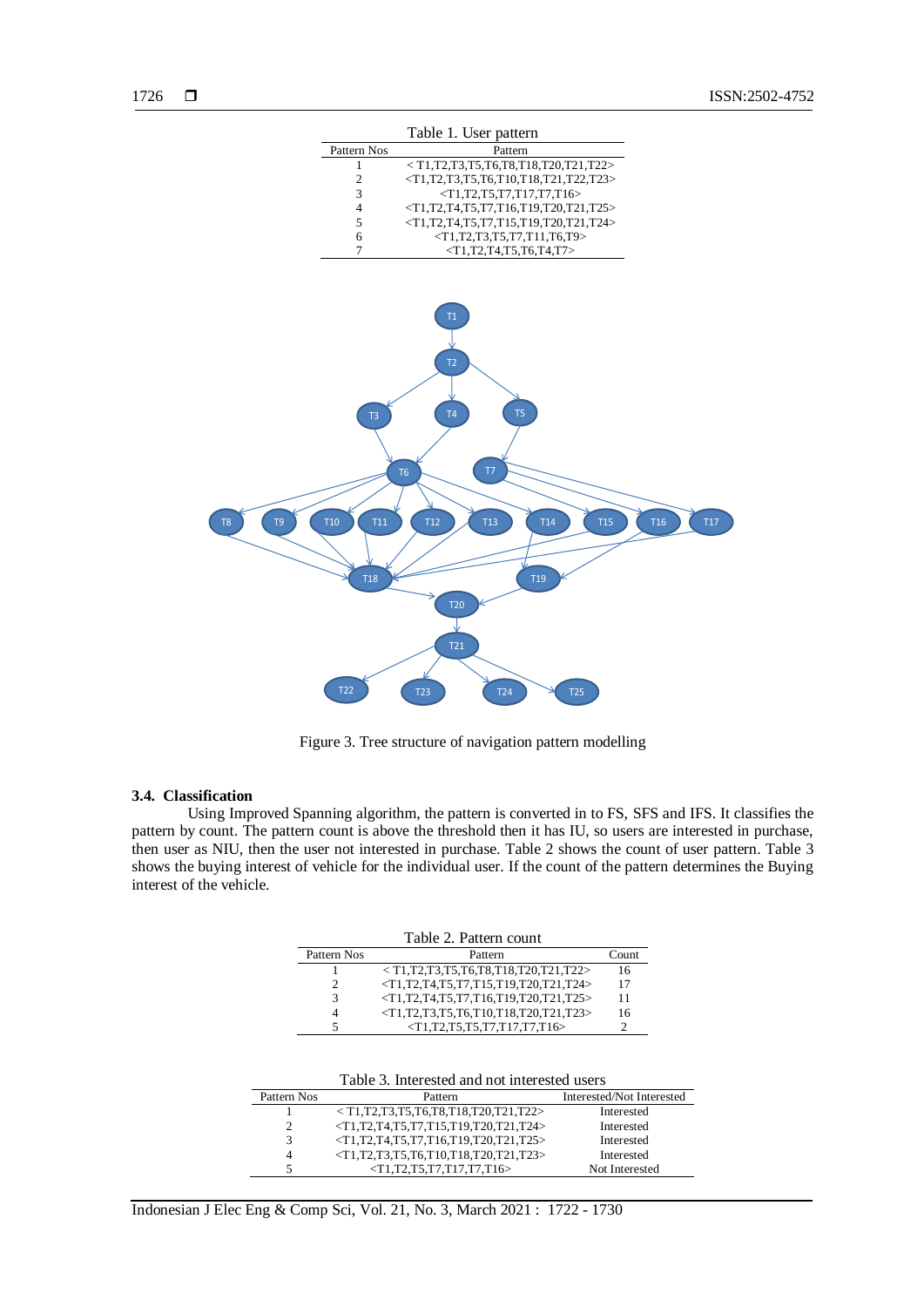## **Improved Spanning Algorithm**

(Sequential Pattern, FS, SFS, IFS) { Step 1: Get the Input Sequence Pattern α Step 2: Scan the Sequence item b with  $\alpha$ Step 3: for each b with α Step 4: if item b greater than max\_sup Step 5: Push item b in FS "Frequent Sequence" // end of if Step 6: else if item b greater than min\_sup Step 7: Push item b in SFS "Semi Frequent Sequence" // end of else if Step 8: else Push item b in IFS "In Frequent Sequence" // end of else Step 9: End for } //end of algorithm

# **4. RESULTS AND DISCUSSION**

The experimentation will be performed using vehicle data. The implementation will be done using Weka tool and the performance will be compared with the existing algorithms based on precision, recall and F-measure. Figure 4 shows the Vehicle compactness, Figure 5 shows Circularity of vehicle, Figure 6. Shows the Categories of individual vehicles and Figure 7. Shows the Different class of vehicles. The proposed method is implemented using improved spanning algorithm with a knowledge base which has 1568 instances in log. The maximal is 119, mean is 93.678, Std.Dev is 8.234 and the minimum compactness is 73. In total 19 attributes were generated. The accuracy is calculated by the number of instances generated by the system and the total number of attributes generated. The IU and NIU can be classified based on the threshold of the system. Figures 4-7 shows the sample output screen for search result.







Figure 6. Categories of individual vehicles Figure 7. Different class of vehicles







*Predicting the user navigation pattern from web logs using weighted support approach (Om Prakash P.G)*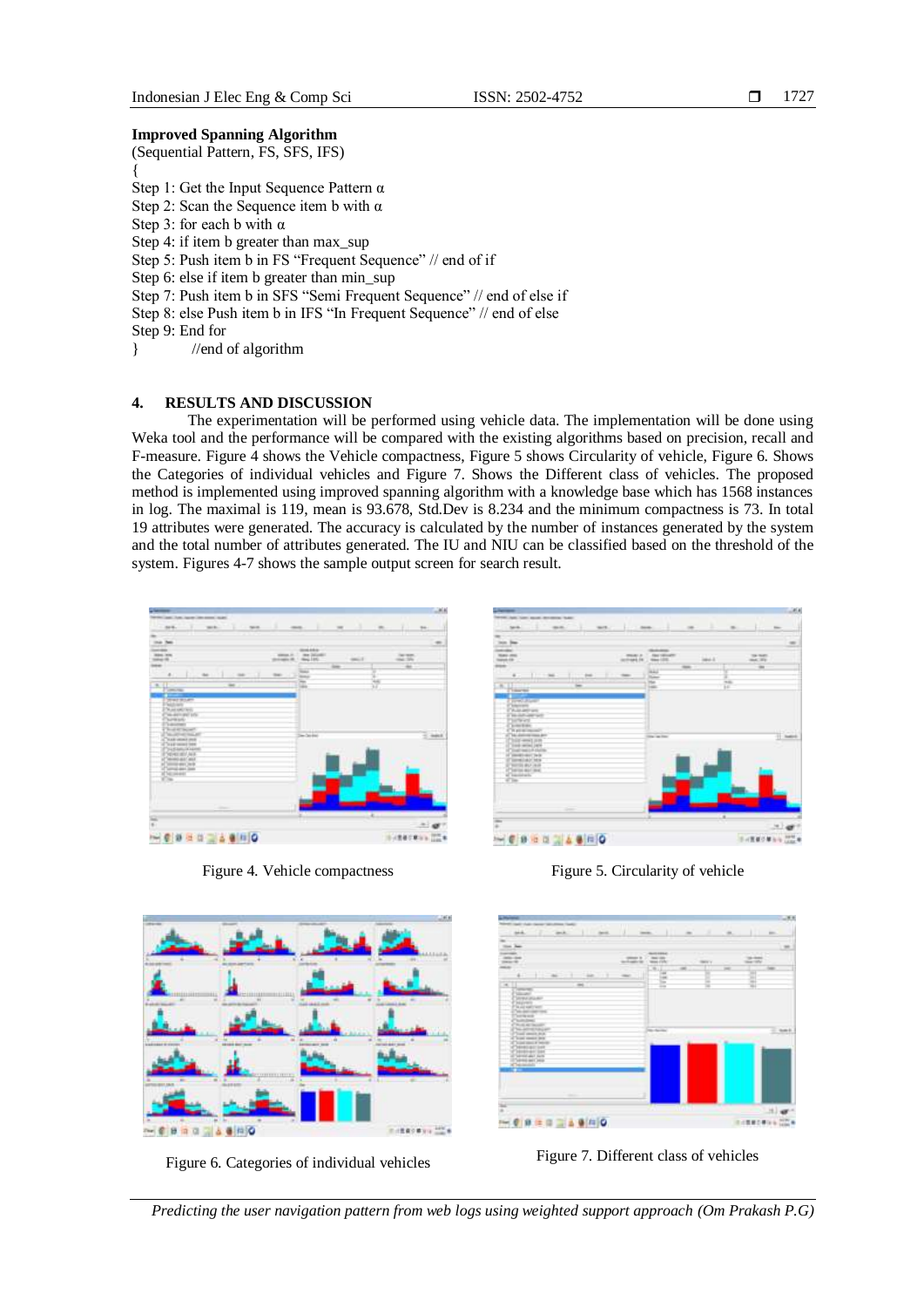The Figure 8 shows the buying vehicle prediction in various classes of people and compare the attributes such as fuel, color, brand, cost, technology and compact, the user has compared with the above maximum attributes from that prediction is identified. The Figure 9 shows the comparison of existing and proposed methods. The graph analysis method has precision, recall, and F-measure, the modified improved span algorithm values are 0.8742, 0.8534, and 0.8775 respectively.



Figure 8. Vehicle prediction



Figure 9. Comparison graphs of existing and proposed algorithm

The comparative discussion Table 4 shows the comparison of existing and proposed methods of predicting the buying behavior of vehicle. The analysis is compared with existing and proposed method. The precision, recall, and F-measure of the modified improved span method are 0.8742, 0.8534, and 0.8775, respectively, that is greater than the existing methods. The precision, recall, and F-measure of existing methods of prefix span are 0.7903, 0.7396, and 0.6784 respectively.

| Table 4. Comparative discussion |                                    |           |        |           |                     |  |  |  |  |
|---------------------------------|------------------------------------|-----------|--------|-----------|---------------------|--|--|--|--|
| <b>Datasets</b>                 | <b>Methods</b>                     | Precision | Recall | F-measure | Prediction accuracy |  |  |  |  |
| Vehicle Dataset                 | Prefix Span Algorithm              | 0.7903    | 0.7396 | 0.6784    | 0.5934              |  |  |  |  |
|                                 | <b>Improved Spanning Algorithm</b> | 0.8242    | 0.8534 | 0.8775    | 0.7375              |  |  |  |  |

# **5. CONCLUSION**

The proposed method is implemented by using improved spanning classification algorithm, the proposed algorithm is implemented for vehicle prediction for that weka tool is used. The system will show the prediction level of user based on attributes such as fuel, cost, technology, compact, color and brand from that user buying interest is generated and improves prediction accuracy. The prediction accuracy of each user can be identified by the behaviour of user path that is taken from weblog, based on that IU and NIU can be classified by modified improved span classification algorithm. The system will focus to increase the buying prediction behavior from weblog.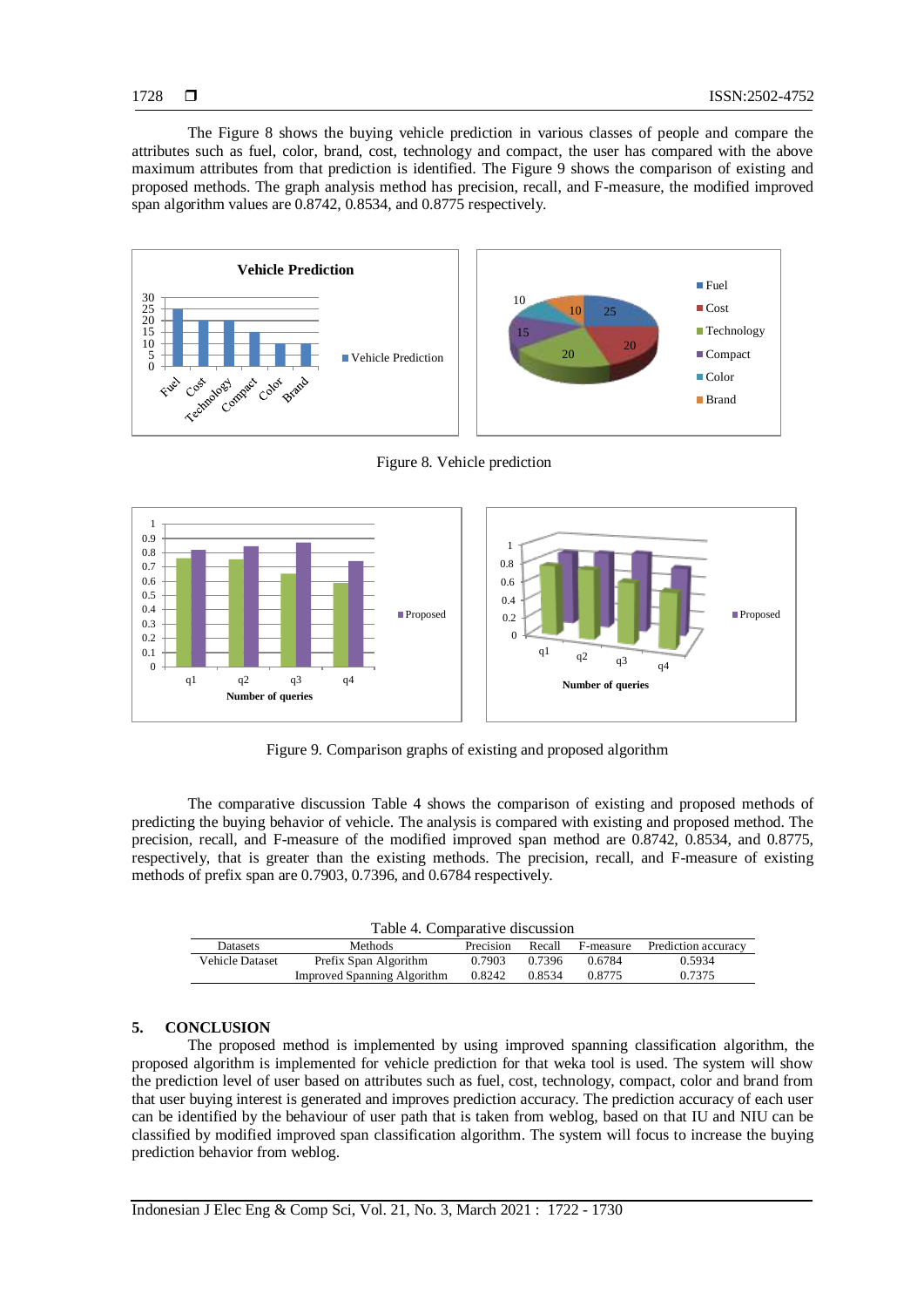#### **REFERENCES**

- [1] W. Liu, S. Liu, Q. Gu, J. Chen, X. Chen and D. Chen, "Empirical Studies of a Two-Stage Data Preprocessing Approach for Software Fault Prediction," in *IEEE Transactions on Reliability*, vol. 65, no. 1, pp. 38-53, 2016.
- [2] X. Ruan, Z. Wu, H. Wang and S. Jajodia, "Profiling Online Social Behaviors for Compromised Account Detection," in *IEEE Transactions on Information Forensics and Security*, vol. 11, no. 1, pp. 176-187, 2016.
- [3] G. Zhao, X. Qian and X. Xie, "*User-Service Rating Prediction by Exploring Social Users' Rating Behaviors*," in IEEE Transactions on Multimedia, vol. 18, no. 3, pp. 496-506, 2016, doi: 10.1109/TMM.2016.2515362.
- [4] R. Geng and J. Tian, "Improving Web Navigation Usability by Comparing Actual and Anticipated Usage," in *IEEE Transactions on Human-Machine Systems,* vol. 45, no. 1, pp. 84-94, 2015, doi: 10.1109/THMS.2014.2363125.
- [5] S. Huria and J. Singh, "Implementation of Dynamic Association Rule Mining Using Back Navigation Approach," *2015 Fifth International Conference on Communication Systems and Network Technologies*, Gwalior, pp. 1048-1050, 2015.
- [6] I. Zliobaite and B. Gabrys, "Adaptive Preprocessing for Streaming Data," in *IEEE Transactions on Knowledge and Data Engineering*, vol. 26, no. 2, pp. 309-321, 2014, doi: 10.1109/TKDE.2012.147.
- [7] Om Prakash, P. O. *et al*, "Analyzing and predicting user behavior pattern from weblogs." *International Journal of Applied Engineering Research*, vol. 11, no. 9, pp. 6278-6283, 2016.
- [8] Om Prakash P.G. and A. Jaya, "Analyzing and predicting user behavior pattern from weblogs," *International Journal of Applied Engineering Research*, vol. 11, pp. 6278-6283, 2016.
- [9] Ketul Patel and A. R. Patel, "Process of Web Usage Mining to find Interesting Patterns from Web Usage Data," *International Journal of Computers & Technology*, vol. 3, pp. 144-148, 2004, doi:10.24297/ijct.v3i1c.2767.
- [10] Hong Cheng, Xifeng Yan, Jiawei Han, "IncSpan: Incremental Mining of Sequential Patterns in large database," available in http://hanj.cs.illinois.edu/pdf/kdd04\_IncSpan.pdf.
- [11] D. Kerana Hanirex et al, "Efficient Algorithm for Mining Frequent Itemsets Using Clustering Technique", *International Journal on Computer Science and Engineering*, vol. 3, no. 3, March 2011.
- [12] Mobasher *et al*, "Automatic personalization based on Web usage mining", *Communications of the ACM*, vol. 43, pp. 142-151, 2000.
- [13] P. Rajesh, N. Srinivas, K. Reddy, G. Vamsipriya, M. Dwija and D. Himaja, "Stock trend prediction using ensemble learning techniques in python," *International Journal of Innovative Technology and Exploring Engineering*, vol. 8, pp. 150-154, 2019.
- [14] R. Vinothkanna and T. Vijayakumar, "Using contourlet transform based RBFN classifier for face detection and recognition," *[International Conference on ISMAC in Computational Vision and Bio-Engineering](https://link.springer.com/conference/ismac)*, vol. 30, pp. 1911- 1920, 2019, doi:10.1007/978-3-030-00665-5\_176.
- [15] Kousar Nikhath *et al*. "Feature selection, optimization and clustering strategies of text documents". *International Journal of Electrical and Computer Engineering*, vol. 9, no. 2, pp. 1313-1320, 2019.
- [16] Babu, B. S *et al*. "Customer data clustering using density based algorithm". *International Journal of Engineering and Technology*(UAE), vol. 7, no. 2, pp. 35-38, 2018, doi:10.14419/ijet.v7i2.32.13520.
- [17] Gummadi, A *et al*. "EECLA: Clustering and localization techniques to improve energy efficient routing in vehicle tracking using wireless sensor networks". *International Journal of Engineering and Technology* (UAE), vol. 7, pp. 926-929, 2018.
- [18] Karthikeyan, T *et al*. "Investigation on maximizing packet delivery rate in WSN using cluster approach". *Wireless Personal Communications*, vol. 103, no. 4, pp. 3025-3039, 2018.
- [19] Bommadevara *et al*."Heart disease prediction using machine learning algorithms". *International Journal of Innovative Technology and Exploring Engineering*, vol. 85, no. 5, pp. 270-272, 2019.
- [20] Akhila, G *et al*. "A survey on health prediction using human activity patterns through smart devices". *International Journal of Engineering and Technology* (UAE), vol. 7, no. 1, pp. 226-229. 2018.
- [21] Angel Prathyusha *et al*. "A survey on prediction of suitable crop selection for agriculture development using data mining classification techniques". *International Journal of Engineering and Technology* (UAE), vol. 7, no. 3.3, pp. 107-109, 2018.
- [22] Anjali Devi *et al*. "Analysis and prediction of student placement for improving the education standards". *International Journal of Engineering and Technology* (UAE), vol. 7, no. 2.8, pp. 303-306, 2018.
- [23] Arshad, M *et al*. "A real-time LAN/WAN and web attack prediction framework using hybrid machine learning model". *International Journal of Engineering and Technology* (UAE), vol. 7, no. 3.12, pp. 1128-1136. 2018.
- [24] Ss Arvind Selwal *et al*. "A Multi-layer perceptron based intelligent thyroid disease prediction system", *Indonesian Journal of Electrical Engineering and Computer Science*, vol. 17, no. 1, pp. 524-533, January 2020.
- [25] Chanintorn *et al*. "Proposed algorithm for Regression-based prediction with bulk noise", *Indonesian Journal of Electrical Engineering and Computer Science*, vol. 17, no. 1, pp. 543-550, 2020.
- [26] Wahab *et al*. "Artificial neural network based technique for energy management prediction", *Indonesian Journal of Electrical Engineering and Computer Science*, vol. 17, no. 1, pp. 94-101, 2020.

#### **BIOGRAPHIES OF AUTHORS**



**P.G. Om Prakash** is working as an Assistant Professor in the Dept. of Computer Science and Engineering, Koneru Lakshmaiah Education Foundation, Vaddeswaram, Guntur, Andhra Pradesh, India. He has Pursuing his Ph.D., degree in Computer Science and Engineering from B.S.A. Crescent Institute of Science and Technology, Chennai, Tamilnadu, India. He has more than 9 years of academic and 3 years of Software experience. His recent research interest includes Web Mining, Cloud Computing, Computer Networks.

*Predicting the user navigation pattern from web logs using weighted support approach (Om Prakash P.G)*